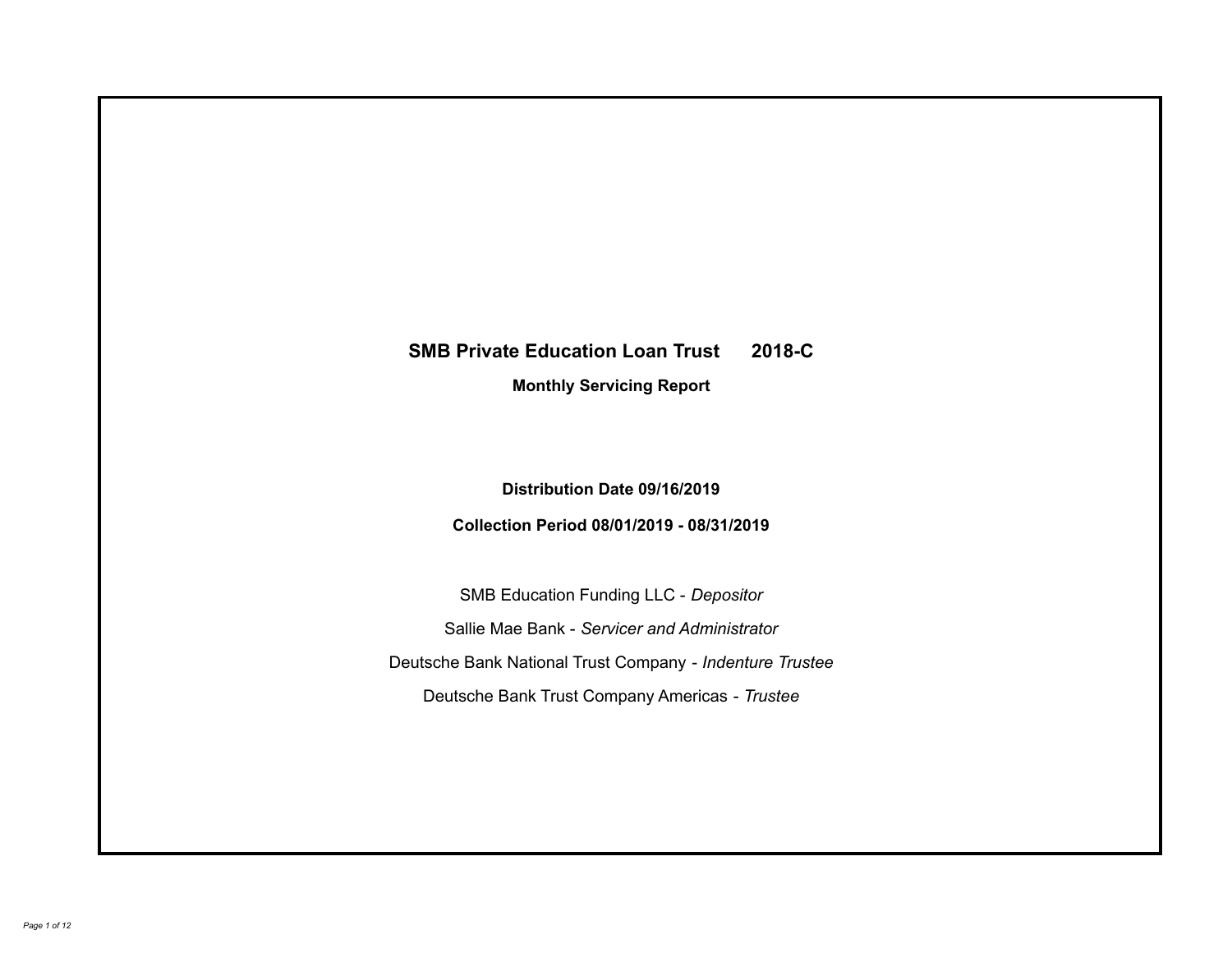| Α | <b>Student Loan Portfolio Characteristics</b>                                         |                                              | <b>Settlement Date</b><br>09/19/2018 | 07/31/2019                        | 08/31/2019                           |
|---|---------------------------------------------------------------------------------------|----------------------------------------------|--------------------------------------|-----------------------------------|--------------------------------------|
|   | <b>Principal Balance</b><br>Interest to be Capitalized Balance                        |                                              | \$557,492,029.76<br>38,025,828.51    | \$499,123,551.03<br>36,372,059.32 | \$491,516,702.68<br>37, 342, 853. 31 |
|   | Pool Balance<br>Weighted Average Coupon (WAC)                                         |                                              | \$595,517,858.27                     | \$535,495,610.35                  | \$528,859,555.99                     |
|   |                                                                                       | WAC1 (Contractual Interest Rate on the Loan) | 9.74%                                | 9.90%                             | 9.82%                                |
|   | WAC2 (Average of Applicable Interest Rate)                                            |                                              | 9.70%                                | 9.85%                             | 9.77%                                |
|   | WAC3 (Average of Actual Interest Rate)                                                |                                              | 9.62%                                | 9.77%                             | 9.68%                                |
|   | Weighted Average Remaining Term                                                       |                                              | 137.72                               | 133.12                            | 133.00                               |
|   | Number of Loans                                                                       |                                              | 48,318                               | 43,506                            | 42,980                               |
|   | Number of Borrowers<br>Pool Factor<br>Since Issued Total Constant Prepayment Rate (1) |                                              | 46,914                               | 42,282<br>0.899209995<br>10.96%   | 41,765<br>0.888066661<br>11.12%      |
|   |                                                                                       |                                              |                                      |                                   |                                      |
| В | <b>Debt Securities</b>                                                                | <b>Cusip/Isin</b>                            | 08/15/2019                           |                                   | 09/16/2019                           |
|   | A <sub>1</sub>                                                                        | 78449QAA5                                    | \$80,059,452.64                      |                                   | \$71,192,228.56                      |
|   | A <sub>2</sub> A                                                                      | 78449QAB3                                    | \$219,000,000.00                     |                                   | \$219,000,000.00                     |
|   | A <sub>2</sub> B                                                                      | 78449QAC1                                    | \$108,000,000.00                     |                                   | \$108,000,000.00                     |
|   | B                                                                                     | 78449QAD9                                    | \$40,000,000.00                      |                                   | \$40,000,000.00                      |
|   |                                                                                       |                                              |                                      |                                   |                                      |
| C | <b>Certificates</b>                                                                   | Cusip/Isin                                   | 08/15/2019                           |                                   | 09/16/2019                           |
|   | Residual                                                                              | 78449Q107                                    | \$100,000.00                         |                                   | \$100,000.00                         |
|   |                                                                                       |                                              |                                      |                                   |                                      |
| D | <b>Account Balances</b>                                                               |                                              | 08/15/2019                           |                                   | 09/16/2019                           |
|   | Reserve Account Balance                                                               |                                              | \$1,508,827.00                       |                                   | \$1,508,827.00                       |
|   |                                                                                       |                                              |                                      |                                   |                                      |
| Е | <b>Asset / Liability</b>                                                              |                                              | 08/15/2019                           |                                   | 09/16/2019                           |
|   | Overcollateralization Percentage                                                      |                                              | 16.51%                               |                                   | 17.14%                               |
|   | Specified Overcollateralization Amount                                                |                                              | \$133,873,902.59                     |                                   | \$132,214,889.00                     |
|   | <b>Actual Overcollateralization Amount</b>                                            |                                              | \$88,436,157.71                      |                                   | \$90,667,327.43                      |

(1) For additional information, see 'Since Issued CPR Methodology' found on page 11 of this report.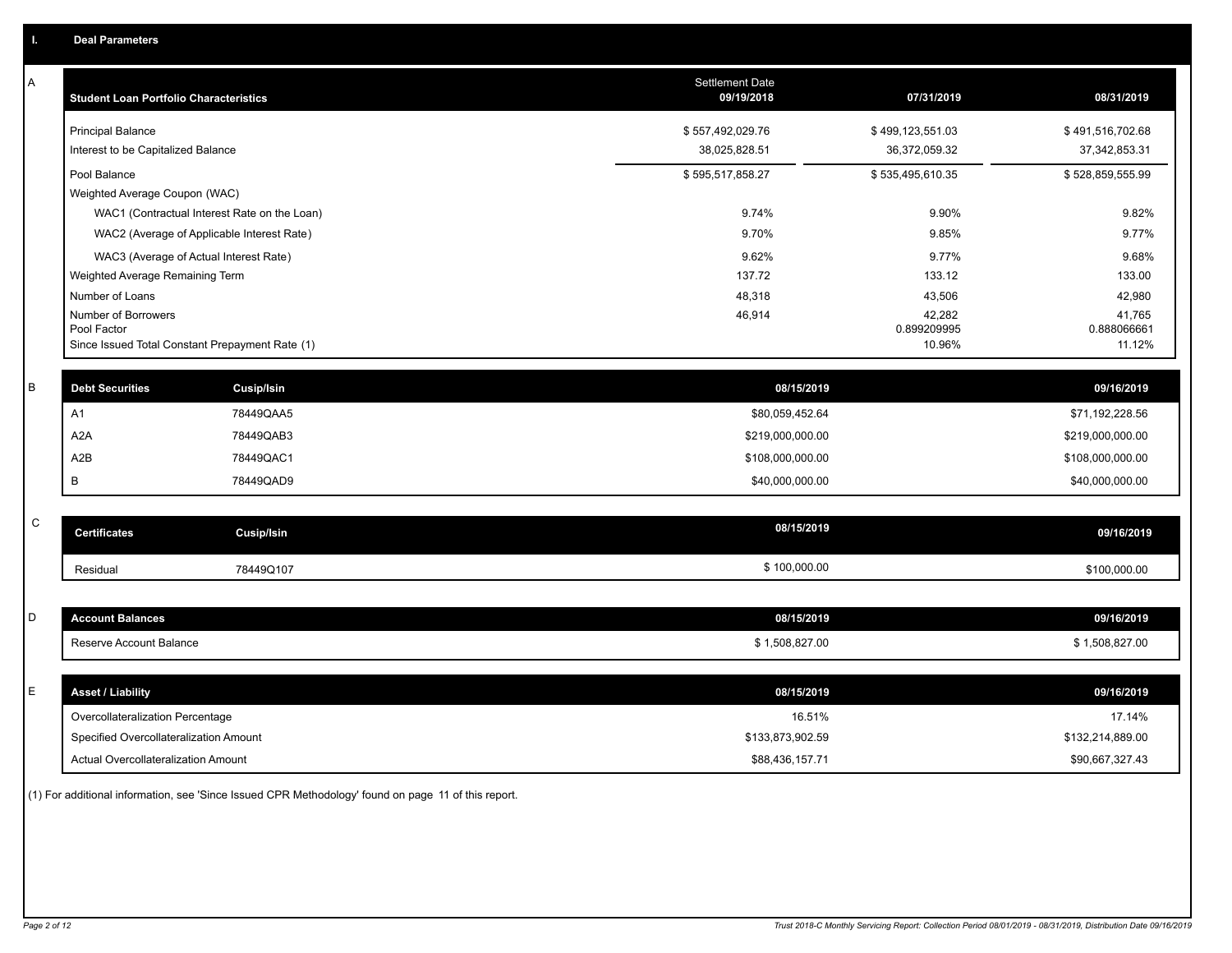### **II. 2018-C Trust Activity 08/01/2019 through 08/31/2019**

| <b>Borrower Principal</b><br>7,745,420.17<br>0.00<br><b>Consolidation Activity Principal</b><br>Seller Principal Reimbursement<br>0.00<br>Servicer Principal Reimbursement<br>0.00<br>0.00<br>Delinquent Principal Purchases by Servicer<br><b>Other Principal Deposits</b><br>146,653.82<br>\$7,892,073.99<br><b>Total Principal Receipts</b><br>В<br><b>Student Loan Interest Receipts</b><br>2,493,668.77<br><b>Borrower Interest</b><br>0.00<br><b>Consolidation Activity Interest</b><br>Seller Interest Reimbursement<br>0.00<br>0.00<br>Servicer Interest Reimbursement<br>Delinquent Interest Purchases by Servicer<br>0.00<br>Other Interest Deposits<br>4,507.51<br>\$2,498,176.28<br><b>Total Interest Receipts</b><br>C<br><b>Recoveries on Realized Losses</b><br>\$57,324.47<br>D<br><b>Investment Income</b><br>\$16,845.26<br>Е<br><b>Funds Borrowed from Next Collection Period</b><br>\$0.00<br>F<br>\$0.00<br><b>Funds Repaid from Prior Collection Period</b><br>G<br>\$0.00<br>Loan Sale or Purchase Proceeds<br>\$0.00<br>н<br>Initial Deposits to Distribution Account<br>\$0.00<br><b>Excess Transferred from Other Accounts</b><br>J<br><b>Borrower Benefit Reimbursements</b><br>\$0.00<br>Κ<br><b>Other Deposits</b><br>\$0.00<br>L<br><b>Other Fees Collected</b><br>\$0.00<br>М<br><b>AVAILABLE FUNDS</b><br>\$10,464,420.00<br>N<br>Non-Cash Principal Activity During Collection Period<br>\$285,225.64 | A | <b>Student Loan Principal Receipts</b>                           |              |  |
|----------------------------------------------------------------------------------------------------------------------------------------------------------------------------------------------------------------------------------------------------------------------------------------------------------------------------------------------------------------------------------------------------------------------------------------------------------------------------------------------------------------------------------------------------------------------------------------------------------------------------------------------------------------------------------------------------------------------------------------------------------------------------------------------------------------------------------------------------------------------------------------------------------------------------------------------------------------------------------------------------------------------------------------------------------------------------------------------------------------------------------------------------------------------------------------------------------------------------------------------------------------------------------------------------------------------------------------------------------------------------------------------------------------------------------------|---|------------------------------------------------------------------|--------------|--|
|                                                                                                                                                                                                                                                                                                                                                                                                                                                                                                                                                                                                                                                                                                                                                                                                                                                                                                                                                                                                                                                                                                                                                                                                                                                                                                                                                                                                                                        |   |                                                                  |              |  |
|                                                                                                                                                                                                                                                                                                                                                                                                                                                                                                                                                                                                                                                                                                                                                                                                                                                                                                                                                                                                                                                                                                                                                                                                                                                                                                                                                                                                                                        |   |                                                                  |              |  |
|                                                                                                                                                                                                                                                                                                                                                                                                                                                                                                                                                                                                                                                                                                                                                                                                                                                                                                                                                                                                                                                                                                                                                                                                                                                                                                                                                                                                                                        |   |                                                                  |              |  |
|                                                                                                                                                                                                                                                                                                                                                                                                                                                                                                                                                                                                                                                                                                                                                                                                                                                                                                                                                                                                                                                                                                                                                                                                                                                                                                                                                                                                                                        |   |                                                                  |              |  |
|                                                                                                                                                                                                                                                                                                                                                                                                                                                                                                                                                                                                                                                                                                                                                                                                                                                                                                                                                                                                                                                                                                                                                                                                                                                                                                                                                                                                                                        |   |                                                                  |              |  |
|                                                                                                                                                                                                                                                                                                                                                                                                                                                                                                                                                                                                                                                                                                                                                                                                                                                                                                                                                                                                                                                                                                                                                                                                                                                                                                                                                                                                                                        |   |                                                                  |              |  |
|                                                                                                                                                                                                                                                                                                                                                                                                                                                                                                                                                                                                                                                                                                                                                                                                                                                                                                                                                                                                                                                                                                                                                                                                                                                                                                                                                                                                                                        |   |                                                                  |              |  |
|                                                                                                                                                                                                                                                                                                                                                                                                                                                                                                                                                                                                                                                                                                                                                                                                                                                                                                                                                                                                                                                                                                                                                                                                                                                                                                                                                                                                                                        |   |                                                                  |              |  |
|                                                                                                                                                                                                                                                                                                                                                                                                                                                                                                                                                                                                                                                                                                                                                                                                                                                                                                                                                                                                                                                                                                                                                                                                                                                                                                                                                                                                                                        |   |                                                                  |              |  |
|                                                                                                                                                                                                                                                                                                                                                                                                                                                                                                                                                                                                                                                                                                                                                                                                                                                                                                                                                                                                                                                                                                                                                                                                                                                                                                                                                                                                                                        |   |                                                                  |              |  |
|                                                                                                                                                                                                                                                                                                                                                                                                                                                                                                                                                                                                                                                                                                                                                                                                                                                                                                                                                                                                                                                                                                                                                                                                                                                                                                                                                                                                                                        |   |                                                                  |              |  |
|                                                                                                                                                                                                                                                                                                                                                                                                                                                                                                                                                                                                                                                                                                                                                                                                                                                                                                                                                                                                                                                                                                                                                                                                                                                                                                                                                                                                                                        |   |                                                                  |              |  |
|                                                                                                                                                                                                                                                                                                                                                                                                                                                                                                                                                                                                                                                                                                                                                                                                                                                                                                                                                                                                                                                                                                                                                                                                                                                                                                                                                                                                                                        |   |                                                                  |              |  |
|                                                                                                                                                                                                                                                                                                                                                                                                                                                                                                                                                                                                                                                                                                                                                                                                                                                                                                                                                                                                                                                                                                                                                                                                                                                                                                                                                                                                                                        |   |                                                                  |              |  |
|                                                                                                                                                                                                                                                                                                                                                                                                                                                                                                                                                                                                                                                                                                                                                                                                                                                                                                                                                                                                                                                                                                                                                                                                                                                                                                                                                                                                                                        |   |                                                                  |              |  |
|                                                                                                                                                                                                                                                                                                                                                                                                                                                                                                                                                                                                                                                                                                                                                                                                                                                                                                                                                                                                                                                                                                                                                                                                                                                                                                                                                                                                                                        |   |                                                                  |              |  |
|                                                                                                                                                                                                                                                                                                                                                                                                                                                                                                                                                                                                                                                                                                                                                                                                                                                                                                                                                                                                                                                                                                                                                                                                                                                                                                                                                                                                                                        |   |                                                                  |              |  |
|                                                                                                                                                                                                                                                                                                                                                                                                                                                                                                                                                                                                                                                                                                                                                                                                                                                                                                                                                                                                                                                                                                                                                                                                                                                                                                                                                                                                                                        |   |                                                                  |              |  |
|                                                                                                                                                                                                                                                                                                                                                                                                                                                                                                                                                                                                                                                                                                                                                                                                                                                                                                                                                                                                                                                                                                                                                                                                                                                                                                                                                                                                                                        |   |                                                                  |              |  |
|                                                                                                                                                                                                                                                                                                                                                                                                                                                                                                                                                                                                                                                                                                                                                                                                                                                                                                                                                                                                                                                                                                                                                                                                                                                                                                                                                                                                                                        |   |                                                                  |              |  |
|                                                                                                                                                                                                                                                                                                                                                                                                                                                                                                                                                                                                                                                                                                                                                                                                                                                                                                                                                                                                                                                                                                                                                                                                                                                                                                                                                                                                                                        |   |                                                                  |              |  |
|                                                                                                                                                                                                                                                                                                                                                                                                                                                                                                                                                                                                                                                                                                                                                                                                                                                                                                                                                                                                                                                                                                                                                                                                                                                                                                                                                                                                                                        |   |                                                                  |              |  |
|                                                                                                                                                                                                                                                                                                                                                                                                                                                                                                                                                                                                                                                                                                                                                                                                                                                                                                                                                                                                                                                                                                                                                                                                                                                                                                                                                                                                                                        |   |                                                                  |              |  |
|                                                                                                                                                                                                                                                                                                                                                                                                                                                                                                                                                                                                                                                                                                                                                                                                                                                                                                                                                                                                                                                                                                                                                                                                                                                                                                                                                                                                                                        |   |                                                                  |              |  |
|                                                                                                                                                                                                                                                                                                                                                                                                                                                                                                                                                                                                                                                                                                                                                                                                                                                                                                                                                                                                                                                                                                                                                                                                                                                                                                                                                                                                                                        |   |                                                                  |              |  |
|                                                                                                                                                                                                                                                                                                                                                                                                                                                                                                                                                                                                                                                                                                                                                                                                                                                                                                                                                                                                                                                                                                                                                                                                                                                                                                                                                                                                                                        |   |                                                                  |              |  |
|                                                                                                                                                                                                                                                                                                                                                                                                                                                                                                                                                                                                                                                                                                                                                                                                                                                                                                                                                                                                                                                                                                                                                                                                                                                                                                                                                                                                                                        |   |                                                                  |              |  |
|                                                                                                                                                                                                                                                                                                                                                                                                                                                                                                                                                                                                                                                                                                                                                                                                                                                                                                                                                                                                                                                                                                                                                                                                                                                                                                                                                                                                                                        | O | Aggregate Purchased Amounts by the Depositor, Servicer or Seller | \$151,161.33 |  |
| P<br>\$0.00<br>Aggregate Loan Substitutions                                                                                                                                                                                                                                                                                                                                                                                                                                                                                                                                                                                                                                                                                                                                                                                                                                                                                                                                                                                                                                                                                                                                                                                                                                                                                                                                                                                            |   |                                                                  |              |  |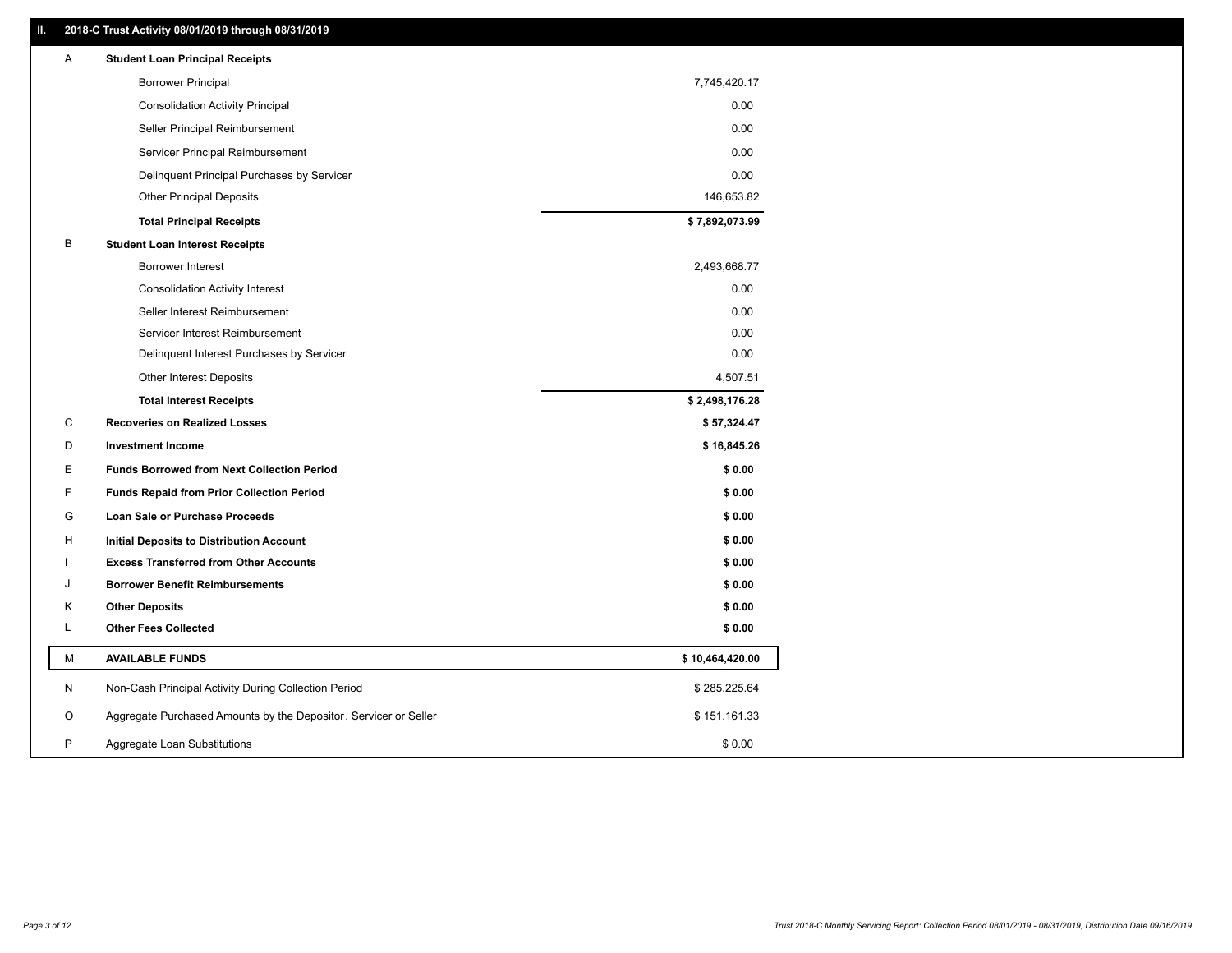|                   |                       |                          |         |                                                                  | <b>Loans by Repayment Status</b> |                            |                          |         |                                                           |                |                            |
|-------------------|-----------------------|--------------------------|---------|------------------------------------------------------------------|----------------------------------|----------------------------|--------------------------|---------|-----------------------------------------------------------|----------------|----------------------------|
|                   |                       |                          |         | 08/31/2019                                                       |                                  |                            |                          |         | 07/31/2019                                                |                |                            |
|                   |                       | <b>Wtd Avg</b><br>Coupon | # Loans | <b>Principal and</b><br><b>Interest Accrued</b><br>to Capitalize | % of Principal                   | % of Loans in<br>Repay (1) | <b>Wtd Avg</b><br>Coupon | # Loans | Principal and<br><b>Interest Accrued</b><br>to Capitalize | % of Principal | % of Loans in<br>Repay (1) |
| INTERIM:          | IN SCHOOL             | 10.60%                   | 5,843   | \$80,972,382.74                                                  | 15.311%                          | $-$ %                      | 10.67%                   | 6,034   | \$82,750,119.46                                           | 15.453%        | $-$ %                      |
|                   | <b>GRACE</b>          | 10.32%                   | 2,908   | \$41,162,897.36                                                  | 7.783%                           | $-$ %                      | 10.40%                   | 2,806   | \$39,582,129.83                                           | 7.392%         | $-$ %                      |
|                   | <b>DEFERMENT</b>      | 10.39%                   | 1,657   | \$20,214,575.42                                                  | 3.822%                           | $-$ %                      | 10.49%                   | 1,584   | \$19,368,367.76                                           | 3.617%         | $-$ %                      |
| <b>REPAYMENT:</b> | <b>CURRENT</b>        | 9.33%                    | 30,588  | \$358,498,186.61                                                 | 67.787%                          | 92.753%                    | 9.43%                    | 30,990  | \$363,982,728.82                                          | 67.971%        | 92.429%                    |
|                   | 31-60 DAYS DELINQUENT | 10.41%                   | 476     | \$5,894,243.90                                                   | 1.115%                           | 1.525%                     | 10.51%                   | 439     | \$5,903,781.84                                            | 1.102%         | 1.499%                     |
|                   | 61-90 DAYS DELINQUENT | 10.54%                   | 207     | \$2,968,006.41                                                   | 0.561%                           | 0.768%                     | 10.23%                   | 195     | \$2,559,355.59                                            | 0.478%         | 0.650%                     |
|                   | > 90 DAYS DELINQUENT  | 10.10%                   | 99      | \$1,395,332.92                                                   | 0.264%                           | 0.361%                     | 10.96%                   | 99      | \$1,269,271.50                                            | 0.237%         | 0.322%                     |
|                   | FORBEARANCE           | 9.84%                    | 1,202   | \$17,753,930.63                                                  | 3.357%                           | 4.593%                     | 9.84%                    | 1,359   | \$20,079,855.55                                           | 3.750%         | 5.099%                     |
| <b>TOTAL</b>      |                       |                          | 42,980  | \$528,859,555.99                                                 | 100.00%                          | 100.00%                    |                          | 43,506  | \$535,495,610.35                                          | 100.00%        | 100.00%                    |

Percentages may not total 100% due to rounding  $\star$ 

1 Loans classified in "Repayment" include any loan for which interim interest only, \$25 fixed payments or full principal and interest payments are due.

|                                |                                                                                                                                                                              |                          |         |                                                                  | <b>Loans by Borrower Status</b> |                                |                          |         |                                                                  |                |                                |
|--------------------------------|------------------------------------------------------------------------------------------------------------------------------------------------------------------------------|--------------------------|---------|------------------------------------------------------------------|---------------------------------|--------------------------------|--------------------------|---------|------------------------------------------------------------------|----------------|--------------------------------|
|                                |                                                                                                                                                                              |                          |         | 08/31/2019                                                       |                                 |                                |                          |         | 07/31/2019                                                       |                |                                |
|                                |                                                                                                                                                                              | <b>Wtd Avg</b><br>Coupon | # Loans | <b>Principal and</b><br><b>Interest Accrued</b><br>to Capitalize | % of Principal                  | % of Loans in<br>P&I Repay (2) | <b>Wtd Avg</b><br>Coupon | # Loans | <b>Principal and</b><br><b>Interest Accrued</b><br>to Capitalize | % of Principal | % of Loans in<br>P&I Repay (2) |
| INTERIM:                       | IN SCHOOL                                                                                                                                                                    | 10.06%                   | 11,688  | \$163,717,780.62                                                 | 30.957%                         | $-$ %                          | 10.12%                   | 12,056  | \$167,592,466.96                                                 | 31.297%        | $-$ %                          |
|                                | <b>GRACE</b>                                                                                                                                                                 | 9.78%                    | 5,727   | \$82,687,924.37                                                  | 15.635%                         | $-$ %                          | 9.87%                    | 5,578   | \$80,735,597.49                                                  | 15.077%        | $-$ %                          |
|                                | <b>DEFERMENT</b>                                                                                                                                                             | 9.99%                    | 2,929   | \$35,152,366.44                                                  | 6.647%                          | $-$ %                          | 10.11%                   | 2,820   | \$33,519,101.45                                                  | 6.259%         | $-$ %                          |
| P&I REPAYMENT:                 | <b>CURRENT</b>                                                                                                                                                               | 9.27%                    | 20,714  | \$220,129,273.81                                                 | 41.623%                         | 89.013%                        | 9.38%                    | 21,032  | \$224,790,914.09                                                 | 41.978%        | 88.623%                        |
|                                | 31-60 DAYS DELINQUENT                                                                                                                                                        | 10.40%                   | 436     | \$5,433,688.44                                                   | 1.027%                          | 2.197%                         | 10.57%                   | 392     | \$5,265,716.79                                                   | 0.983%         | 2.076%                         |
|                                | 61-90 DAYS DELINQUENT                                                                                                                                                        | 10.67%                   | 193     | \$2,715,601.87                                                   | 0.513%                          | 1.098%                         | 10.17%                   | 175     | \$2,296,856.82                                                   | 0.429%         | 0.906%                         |
|                                | > 90 DAYS DELINQUENT                                                                                                                                                         | 9.97%                    | 91      | \$1,268,989.81                                                   | 0.240%                          | 0.513%                         | 10.94%                   | 94      | \$1,215,101.20                                                   | 0.227%         | 0.479%                         |
|                                | FORBEARANCE                                                                                                                                                                  | 9.84%                    | 1,202   | \$17,753,930.63                                                  | 3.357%                          | 7.179%                         | 9.84%                    | 1,359   | \$20,079,855.55                                                  | 3.750%         | 7.916%                         |
| <b>TOTAL</b><br>$\overline{2}$ | Percentages may not total 100% due to rounding<br>Loans classified in "P&I Repayment" includes only those loans for which scheduled principal and interest payments are due. |                          | 42,980  | \$528,859,555.99                                                 | 100.00%                         | 100.00%                        |                          | 43,506  | \$535,495,610.35                                                 | 100.00%        | 100.00%                        |

WAC reflects WAC3 To conform with company standard reporting these sections now include Princial and Interest Accrued to Capitalize .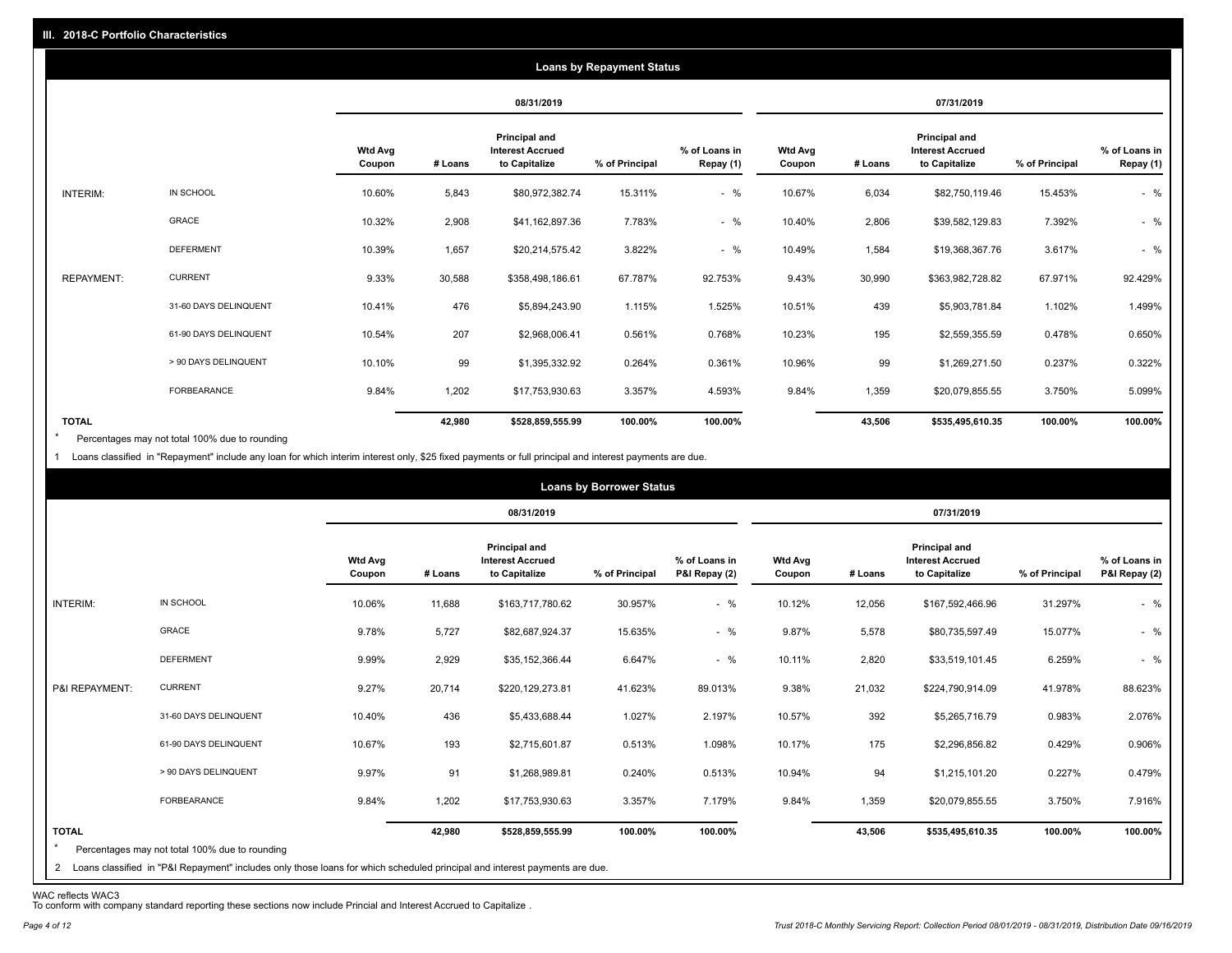|                                                                                                  | 8/31/2019        | 7/31/2019        |  |
|--------------------------------------------------------------------------------------------------|------------------|------------------|--|
| Pool Balance                                                                                     | \$528,859,555.99 | \$535,495,610.35 |  |
| Total # Loans                                                                                    | 42,980           | 43,506           |  |
| Total # Borrowers                                                                                | 41,765           | 42,282           |  |
| Weighted Average Coupon                                                                          | 9.77%            | 9.85%            |  |
| Weighted Average Remaining Term                                                                  | 133.00           | 133.12           |  |
| Percent of Pool - Cosigned                                                                       | 92.6%            | 92.5%            |  |
| Percent of Pool - Non Cosigned                                                                   | 7.4%             | 7.5%             |  |
| Borrower Interest Accrued for Period                                                             | \$4,065,998.07   | \$4,160,337.22   |  |
| Outstanding Borrower Interest Accrued                                                            | \$40,044,192.68  | \$39,112,378.05  |  |
| Gross Principal Realized Loss - Periodic *                                                       | \$322,586.79     | \$579,863.85     |  |
| Gross Principal Realized Loss - Cumulative *                                                     | \$3,363,411.68   | \$3,040,824.89   |  |
| Recoveries on Realized Losses - Periodic                                                         | \$57,324.47      | \$43,362.45      |  |
| Recoveries on Realized Losses - Cumulative                                                       | \$290,470.55     | \$233,146.08     |  |
| Net Losses - Periodic                                                                            | \$265,262.32     | \$536,501.40     |  |
| Net Losses - Cumulative                                                                          | \$3,072,941.13   | \$2,807,678.81   |  |
| Non-Cash Principal Activity - Capitalized Interest                                               | \$607,859.69     | \$2,675,603.00   |  |
| Since Issued Total Constant Prepayment Rate (CPR) (1)                                            | 11.12%           | 10.96%           |  |
| <b>Loan Substitutions</b>                                                                        | \$0.00           | \$0.00           |  |
| <b>Cumulative Loan Substitutions</b>                                                             | \$0.00           | \$0.00           |  |
| <b>Unpaid Servicing Fees</b>                                                                     | \$0.00           | \$0.00           |  |
| <b>Unpaid Administration Fees</b>                                                                | \$0.00           | \$0.00           |  |
| <b>Unpaid Carryover Servicing Fees</b>                                                           | \$0.00           | \$0.00           |  |
| Note Interest Shortfall                                                                          | \$0.00           | \$0.00           |  |
| Loans in Modification                                                                            | \$7,385,975.71   | \$6,960,896.07   |  |
| % of Loans in Modification as a % of Loans in Repayment (P&I)                                    | 3.22%            | 2.98%            |  |
|                                                                                                  |                  |                  |  |
| % Annualized Gross Principal Realized Loss - Periodic as a %<br>of Loans in Repayment (P&I) * 12 | 1.69%            | 2.98%            |  |
| % Gross Principal Realized Loss - Cumulative as a % of<br>Original Pool Balance                  | 0.56%            | 0.51%            |  |

\* In accordance with the Servicer's current policies and procedures, after September 1, 2017 loans subject to bankruptcy claims generally will not be reported as a charged- off unless and until they are delinquent for 120

(1) For additional information, see 'Since Issued CPR Methodology' found on page 11 of this report.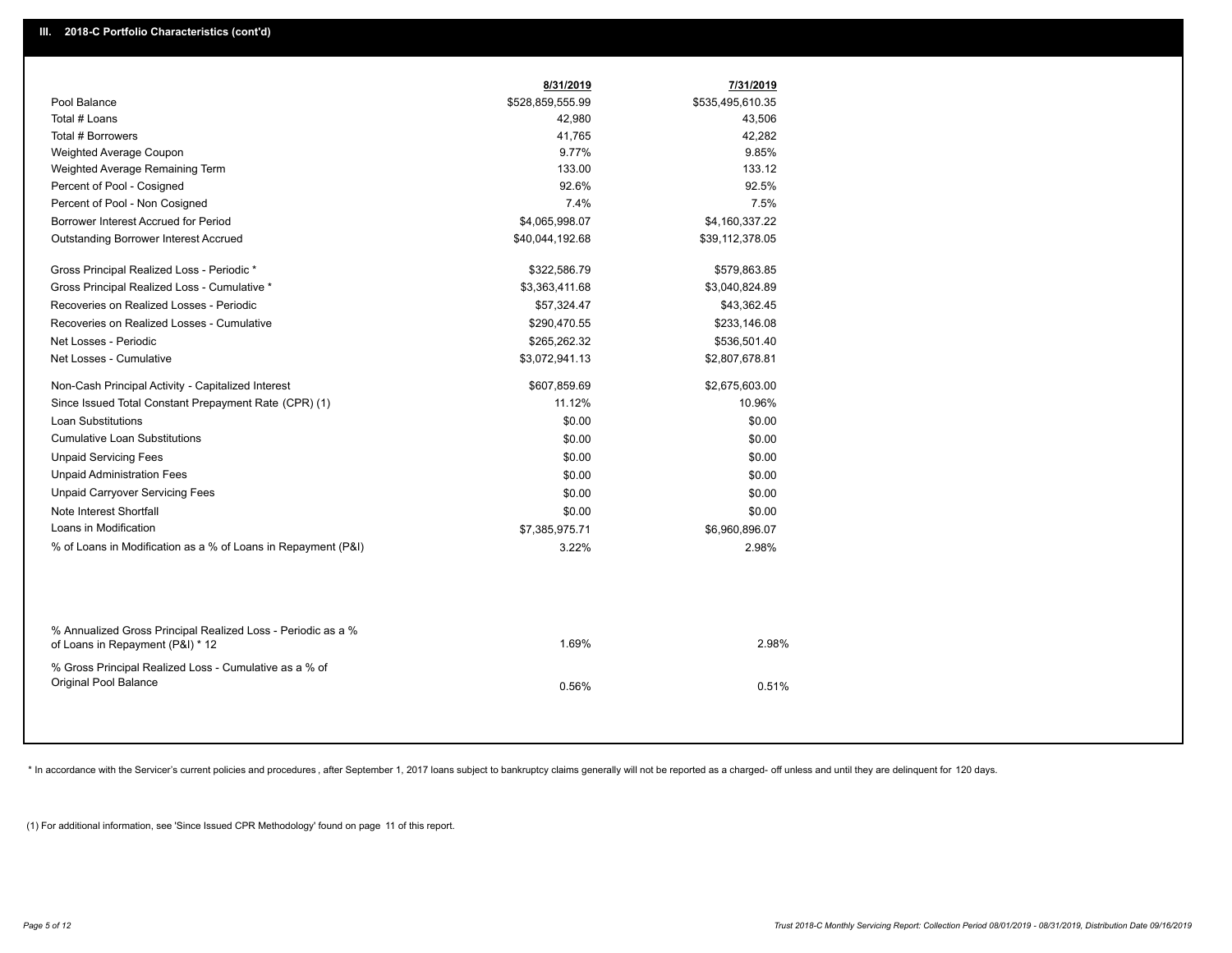#### **Loan Program**  A

|                                    | Weighted<br><b>Average Coupon</b> | # LOANS     | <b>\$ AMOUNT</b> | $%$ *     |
|------------------------------------|-----------------------------------|-------------|------------------|-----------|
| - Smart Option Interest-Only Loans | 8.51%                             | 10,416      | \$102,413,371.67 | 19.365%   |
| - Smart Option Fixed Pay Loans     | 9.73%                             | 10,798      | \$161,156,185.16 | 30.472%   |
| - Smart Option Deferred Loans      | 10.11%                            | 21.766      | \$265,289,999.16 | 50.163%   |
| - Other Loan Programs              | $0.00\%$                          | $\mathbf 0$ | \$0.00           | $0.000\%$ |
| <b>Total</b>                       | 9.68%                             | 42,980      | \$528,859,555.99 | 100.000%  |

\* Percentages may not total 100% due to rounding

B

C

**Index Type**

|                       | Weighted<br><b>Average Coupon</b> | # LOANS | <b>\$ AMOUNT</b> | $%$ *    |
|-----------------------|-----------------------------------|---------|------------------|----------|
| - Fixed Rate Loans    | 9.57%                             | 13,153  | \$169,309,751.83 | 32.014%  |
| - LIBOR Indexed Loans | 9.74%                             | 29,827  | \$359,549,804.16 | 67.986%  |
| - Other Index Rates   | $0.00\%$                          |         | \$0.00           | 0.000%   |
| <b>Total</b>          | 9.68%                             | 42,980  | \$528,859,555.99 | 100.000% |

\* Percentages may not total 100% due to rounding

### **Weighted Average Recent FICO**

| $0 - 639$            | 2,754          | \$30,306,263.71  | 5.730%   |
|----------------------|----------------|------------------|----------|
| 640 - 669            | 2,523          | \$29,178,383.40  | 5.517%   |
| 670 - 699            | 4,903          | \$60,420,188.06  | 11.425%  |
| 700 - 739            | 9,753          | \$122,821,274.77 | 23.224%  |
| $740 +$              | 23,045         | \$286,116,758.81 | 54.101%  |
| $N/A$ <sub>(1)</sub> | $\overline{2}$ | \$16,687.24      | 0.003%   |
| <b>Total</b>         | 42,980         | \$528,859,555.99 | 100.000% |

WAC reflects WAC3

To conform with company standard reporting these sections now include Princial and Interest Accrued to Capitalize .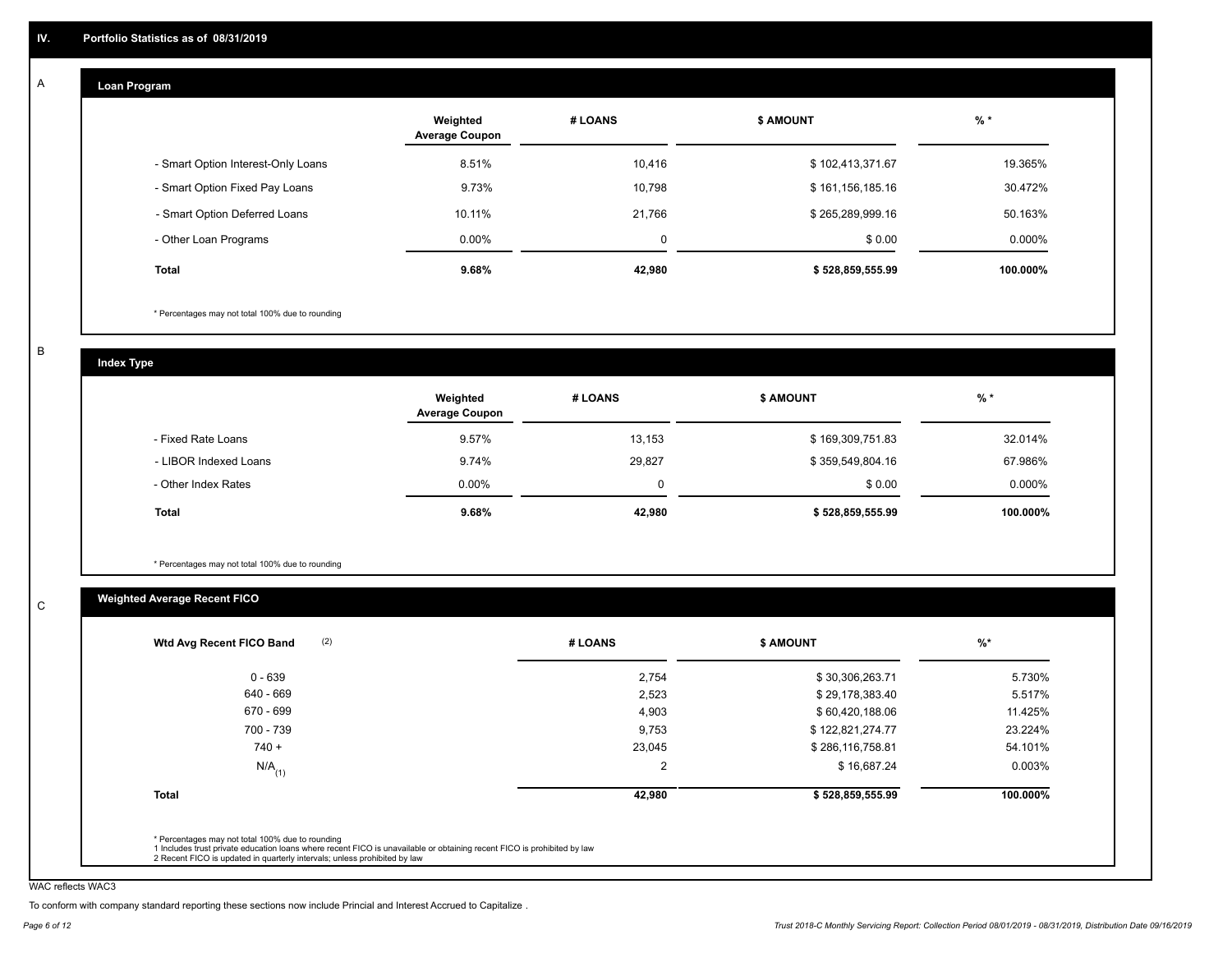| V. |       | 2018-C Reserve Account and Principal Distribution Calculations                  |                  |  |
|----|-------|---------------------------------------------------------------------------------|------------------|--|
| А. |       | <b>Reserve Account</b>                                                          |                  |  |
|    |       | Specified Reserve Account Balance                                               | \$1,508,827.00   |  |
|    |       | Actual Reserve Account Balance                                                  | \$1,508,827.00   |  |
| В. |       | <b>Principal Distribution Amount</b>                                            |                  |  |
|    | i.    | Class A Notes Outstanding                                                       | \$407,059,452.64 |  |
|    | ii.   | Pool Balance                                                                    | \$528,859,555.99 |  |
|    | iii.  | First Priority Principal Distribution Amount (i - ii)                           | \$0.00           |  |
|    | iv.   | Class A and B Notes Outstanding                                                 | \$447,059,452.64 |  |
|    | v.    | First Priority Principal Distribution Amount                                    | \$0.00           |  |
|    | vi.   | Pool Balance                                                                    | \$528,859,555.99 |  |
|    | vii.  | Specified Overcollateralization Amount                                          | \$132,214,889.00 |  |
|    | viii. | Regular Principal Distribution Amount (if (iv > 0, (iv - v) - (vi - vii))       | \$50,414,785.65  |  |
|    | ix.   | Pool Balance                                                                    | \$528,859,555.99 |  |
|    | х.    | 10% of Initial Pool Balance                                                     | \$59,551,785.83  |  |
|    | xi.   | First Priority Principal Distribution Amount                                    | \$0.00           |  |
|    | xii.  | Regular Principal Distribution Amount                                           | \$50,414,785.65  |  |
|    | xiii. | Available Funds (after payment of waterfall items A through I)                  | \$0.00           |  |
|    | xiv.  | Additional Principal Distribution Amount (if(vi <= x,min(xiii, vi - xi - xii))) | \$0.00           |  |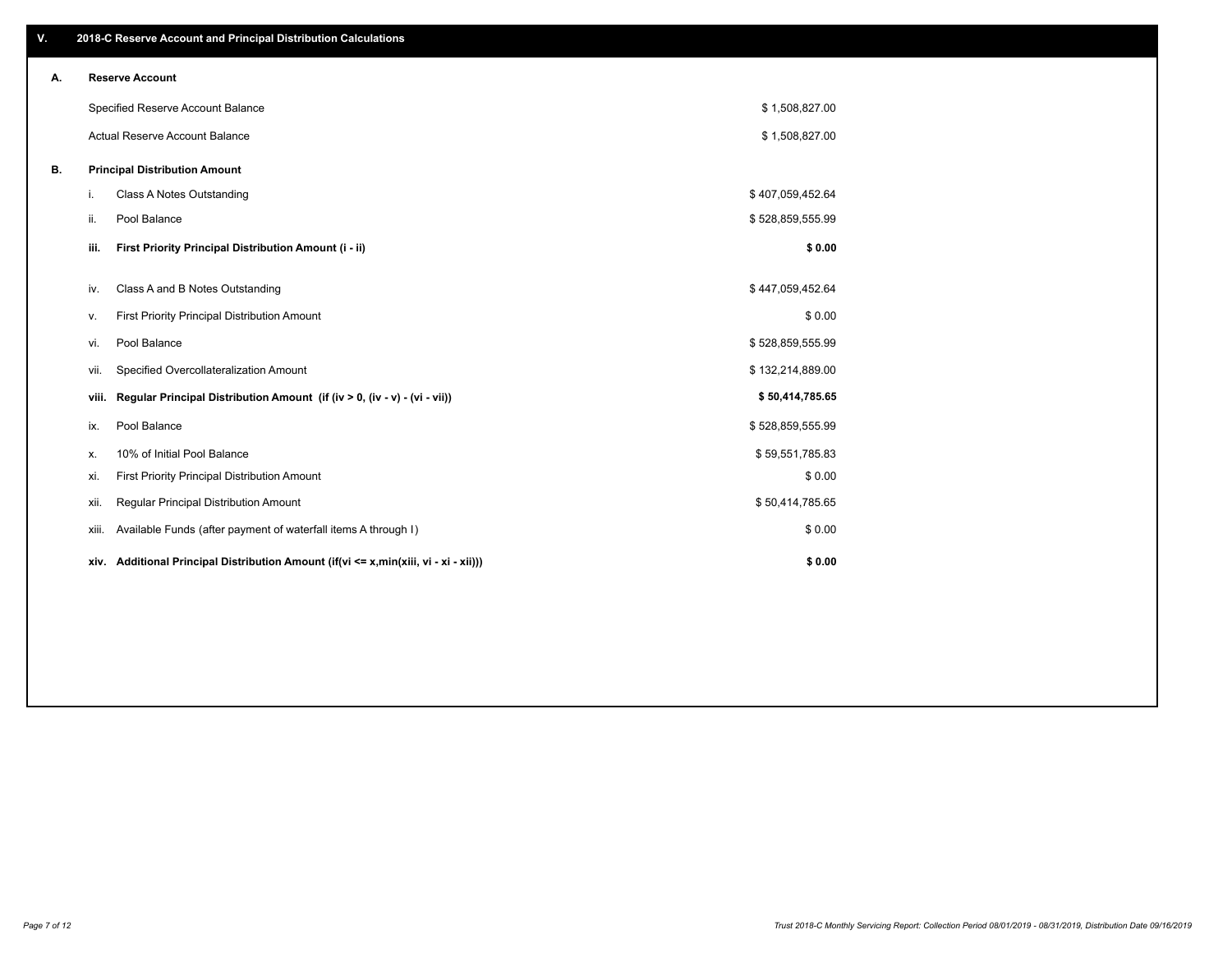|              |                                                                                   | Paid                 | <b>Funds Balance</b>               |
|--------------|-----------------------------------------------------------------------------------|----------------------|------------------------------------|
|              | <b>Total Available Funds</b>                                                      |                      | \$10,464,420.00                    |
| A            | <b>Trustee Fees</b>                                                               | \$0.00               | \$10,464,420.00                    |
| В            | <b>Servicing Fees</b>                                                             | \$332,758.78         | \$10,131,661.22                    |
| C            | i. Administration Fees<br>ii. Unreimbursed Administrator Advances plus any Unpaid | \$8,333.00<br>\$0.00 | \$10,123,328.22<br>\$10,123,328.22 |
| D            | Class A Noteholders Interest Distribution Amount                                  | \$1,122,770.81       | \$9,000,557.41                     |
| E.           | <b>First Priority Principal Payment</b>                                           | \$0.00               | \$9,000,557.41                     |
| F.           | Class B Noteholders Interest Distribution Amount                                  | \$133,333.33         | \$8,867,224.08                     |
| G            | Reinstatement Reserve Account                                                     | \$0.00               | \$8,867,224.08                     |
| H            | Regular Principal Distribution                                                    | \$8,867,224.08       | \$0.00                             |
| $\mathbf{I}$ | <b>Carryover Servicing Fees</b>                                                   | \$0.00               | \$0.00                             |
| J            | Additional Principal Distribution Amount                                          | \$0.00               | \$0.00                             |
| Κ            | Unpaid Expenses of Trustee                                                        | \$0.00               | \$0.00                             |
| L            | Unpaid Expenses of Administrator                                                  | \$0.00               | \$0.00                             |
| М            | Remaining Funds to the Residual Certificateholders                                | \$0.00               | \$0.00                             |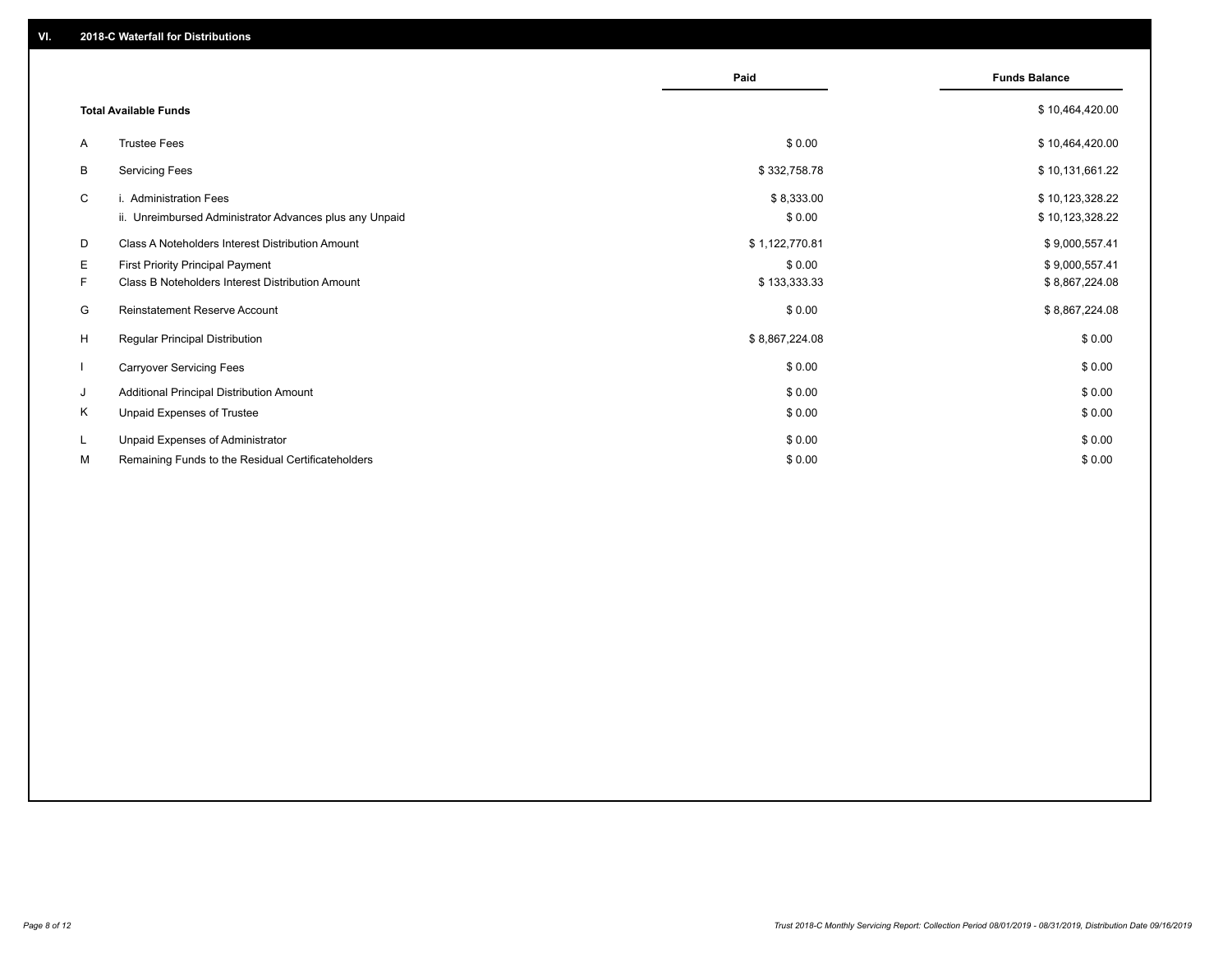| <b>Distribution Amounts</b>                                |                         |                         |                         |
|------------------------------------------------------------|-------------------------|-------------------------|-------------------------|
|                                                            | A <sub>1</sub>          | A <sub>2</sub> A        | A2B                     |
| Cusip/Isin                                                 | 78449QAA5               | 78449QAB3               | 78449QAC1               |
| <b>Beginning Balance</b>                                   | \$80,059,452.64         | \$219,000,000.00        | \$108,000,000.00        |
| Index                                                      | <b>LIBOR</b>            | <b>FIXED</b>            | <b>LIBOR</b>            |
| Spread/Fixed Rate                                          | 0.30%                   | 3.63%                   | 0.75%                   |
| Record Date (Days Prior to Distribution)                   | 1 NEW YORK BUSINESS DAY | 1 NEW YORK BUSINESS DAY | 1 NEW YORK BUSINESS DAY |
| <b>Accrual Period Begin</b>                                | 8/15/2019               | 8/15/2019               | 8/15/2019               |
| <b>Accrual Period End</b>                                  | 9/16/2019               | 9/15/2019               | 9/16/2019               |
| Daycount Fraction                                          | 0.08888889              | 0.08333333              | 0.08888889              |
| Interest Rate*                                             | 2.49513%                | 3.63000%                | 2.94513%                |
| <b>Accrued Interest Factor</b>                             | 0.002217893             | 0.003025000             | 0.002617893             |
| <b>Current Interest Due</b>                                | \$177,563.33            | \$662,475.00            | \$282,732.48            |
| Interest Shortfall from Prior Period Plus Accrued Interest | $\mathsf{\$}$ -         | $\mathsf{\$}$ -         | $\mathsf{\$}$ -         |
| <b>Total Interest Due</b>                                  | \$177,563.33            | \$662,475.00            | \$282,732.48            |
| <b>Interest Paid</b>                                       | \$177,563.33            | \$662,475.00            | \$282,732.48            |
| <b>Interest Shortfall</b>                                  | $\mathsf{\$}$ -         | $$ -$                   | $\mathsf{\$}$ -         |
| <b>Principal Paid</b>                                      | \$8,867,224.08          | $$ -$                   | $\mathsf{\$}$ -         |
| <b>Ending Principal Balance</b>                            | \$71,192,228.56         | \$219,000,000.00        | \$108,000,000.00        |
| Paydown Factor                                             | 0.050097311             | 0.000000000             | 0.000000000             |
| <b>Ending Balance Factor</b>                               | 0.402215981             | 1.000000000             | 1.000000000             |

\* Pay rates for Current Distribution. For the interest rates applicable to the next distribution date, please see https://www.salliemae.com/about/investors/data/SMBabrate.txt.

**VII. 2018-C Distributions**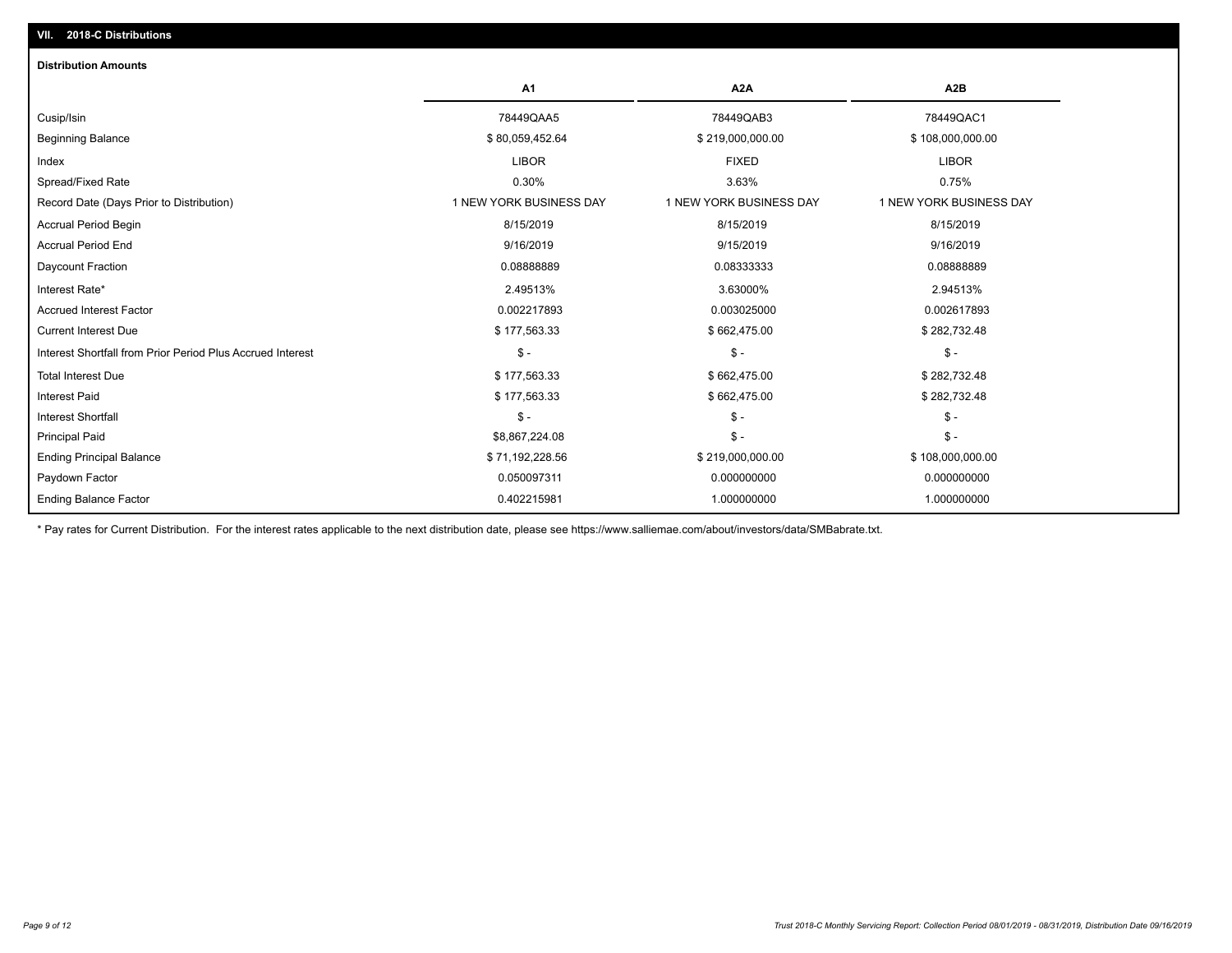| VII. 2018-C Distributions                                  |                         |
|------------------------------------------------------------|-------------------------|
| <b>Distribution Amounts</b>                                |                         |
|                                                            | В                       |
| Cusip/Isin                                                 | 78449QAD9               |
| <b>Beginning Balance</b>                                   | \$40,000,000.00         |
| Index                                                      | <b>FIXED</b>            |
| Spread/Fixed Rate                                          | 4.00%                   |
| Record Date (Days Prior to Distribution)                   | 1 NEW YORK BUSINESS DAY |
| Accrual Period Begin                                       | 8/15/2019               |
| <b>Accrual Period End</b>                                  | 9/15/2019               |
| Daycount Fraction                                          | 0.08333333              |
| Interest Rate*                                             | 4.00000%                |
| <b>Accrued Interest Factor</b>                             | 0.003333333             |
| <b>Current Interest Due</b>                                | \$133,333.33            |
| Interest Shortfall from Prior Period Plus Accrued Interest | $$ -$                   |
| <b>Total Interest Due</b>                                  | \$133,333.33            |
| <b>Interest Paid</b>                                       | \$133,333.33            |
| Interest Shortfall                                         | $\$ -                   |
| <b>Principal Paid</b>                                      | $$ -$                   |
| <b>Ending Principal Balance</b>                            | \$40,000,000.00         |
| Paydown Factor                                             | 0.000000000             |
| <b>Ending Balance Factor</b>                               | 1.000000000             |

\* Pay rates for Current Distribution. For the interest rates applicable to the next distribution date, please see https://www.salliemae.com/about/investors/data/SMBabrate.txt.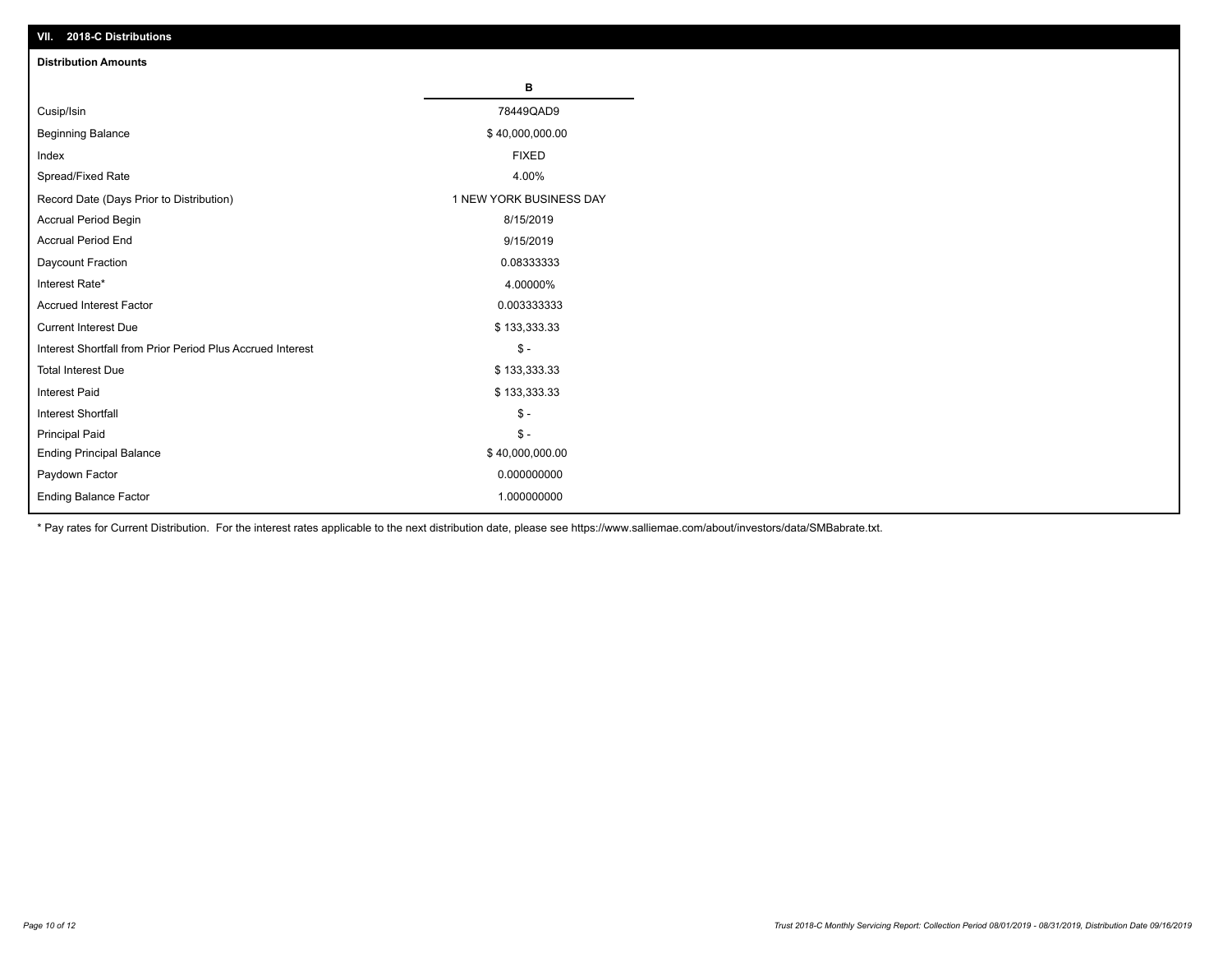#### **Since Issued Total CPR**

$$
\text{total CPR} = 1 - \left(\frac{APB}{PPB}\right)^{\left(\frac{12}{MSC}\right)}
$$

APB = Actual period-end Pool Balance PPB = Projected period-end Pool Balance assuming no prepayments and no defaults Pool Balance = Sum(Principal Balance + Interest Accrued to Capitalize Balance) MSC = Months Since Cut-Off

#### **Since-Issued Total Constant Prepayment Rate (CPR)**

Since-Issued Total CPR measures prepayments, both voluntary and involuntary, for a trust student loan pool over the life of a transaction. For each trust distribution, the actual month-end pool balance is compared against a month-end pool balance originally projected at issuance assuming no prepayments and defaults. For purposes of Since- Issued Total CPR calculations, projected period end pool balance assumes in-school status loans have up to a six month grace period before moving to repayment, grace status loans remain in grace status until their status end date and then to move to full principal and interest repayment, loans subject to interim interest or fixed payments during their in-school and grace period continue paying interim interest or fixed payments until full principal and interest repayment begins, all other trust loans are in full principal and interest repayment status, and that no trust loan in full principal and interest repayment moves from full principal and interest repayment status to any other status.

#### **Weighted Average Coupon**

*WAC1 = APB* ((*CIR*)\*(*APB*))

*WAC2 = APB*  $\frac{((APCL)^{*}(APB))}{APB}$  wac<sub>3</sub> =  $\frac{((ACTL)^{*}(A)P}{APB}$ 



APB = Actual period-end Pool Balance

CIR = Average of the Contractual Interest Rate (1)

APCL = Average of the Applicable Interest Rate (2)

ACTL = Average of the Actual Interest Rate (3)

#### **Weighted Average Coupon (WAC)**

(1) Contractual Interest Rate represents the interest rate indicated in the Promissory Note

(2) Appliclable Interest Rate represents the interest rate after rate reductions, if applicable, are applied

(3) Actual Interest Rate represents the interest rate when borrower incentive programs and rate reductions, if applicable, are applied